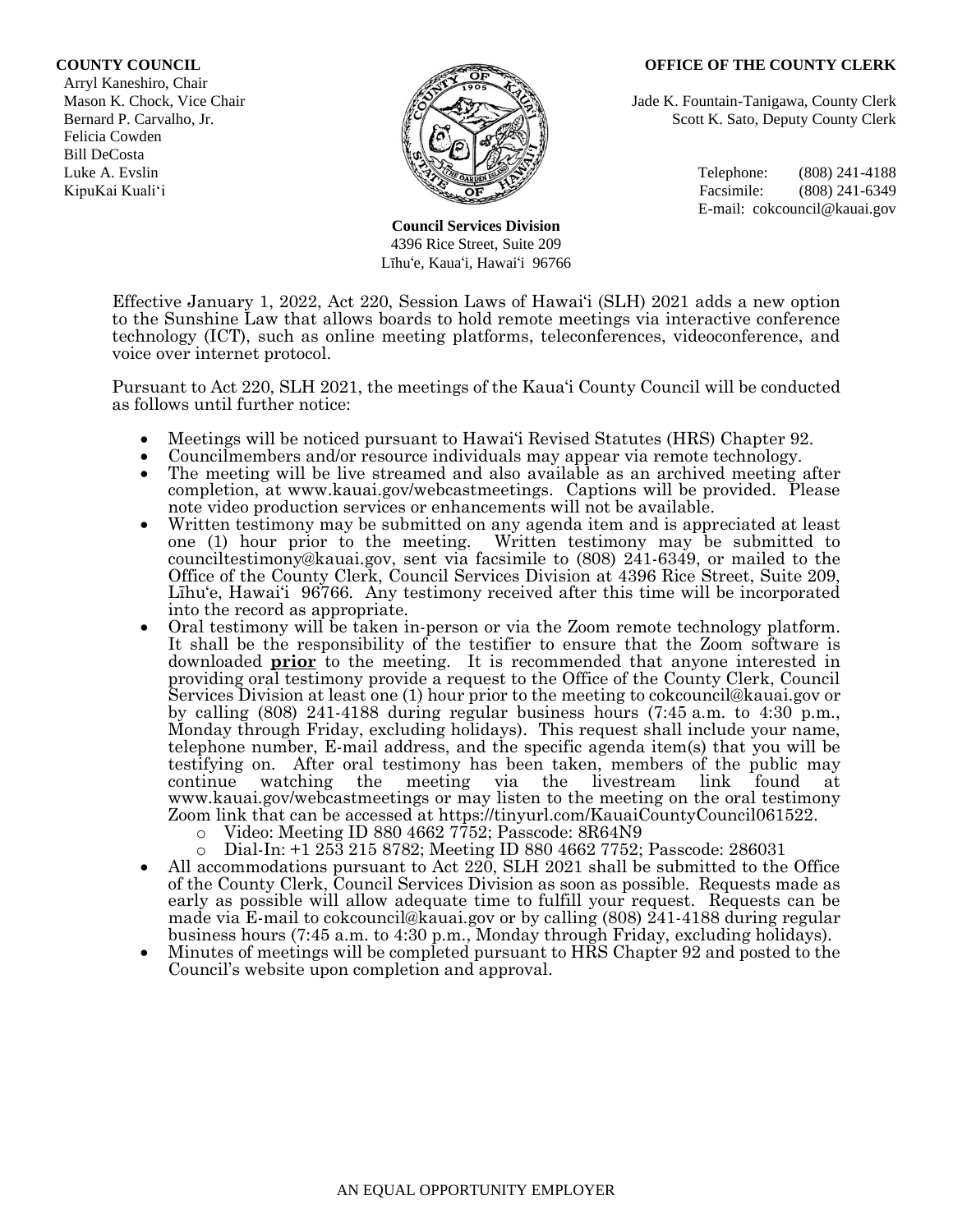# **COUNCIL MEETING NOTICE AND AGENDA WEDNESDAY, JUNE 15, 2022 8:30 A.M. OR SOON THEREAFTER** COUNCIL CHAMBERS

HISTORIC COUNTY BUILDING 4396 RICE STREET, SUITE 201 LĪHU'E, KAUA'I, HAWAI'I 96766

# A. MEETING CALLED TO ORDER.

# B. ROLL CALL.

# C. APPROVAL OF AGENDA.

## D. MINUTES of the following meetings of the Council:

- 1. June 1, 2022 Council Meeting
- 2. June 1, 2022 Public Hearings re: Bill No. 2856, Bill No. 2857, and Bill No. 2858

## E. INTERVIEW:

- 1. SALARY COMMISSION:
	- John P. [Venardos](https://kauai.granicus.com/MetaViewer.php?meta_id=161039) Term ending 12/31/2024
- 2. PLANNING COMMISSION:
	- [Jerry Ornellas](https://kauai.granicus.com/MetaViewer.php?meta_id=161041) *[\(Environmental\)](https://kauai.granicus.com/MetaViewer.php?meta_id=161041)* Term ending 12/31/2022

## F. CONSENT CALENDAR:

- 1. [C 2022-128](https://kauai.granicus.com/MetaViewer.php?meta_id=161043) Communication (05/12/2022) from the Mayor, transmitting for Council consideration and confirmation, Mayoral appointee Lauren O'Leary to the Civil Service Commission – Term ending 12/31/2024. *(See Resolution No. 2022-20)*
- 2. [C 2022-129](https://kauai.granicus.com/MetaViewer.php?meta_id=161045) Communication (05/17/2022) from the Mayor, transmitting for Council consideration and confirmation, Mayoral appointee Tom Shigemoto to the Board of Water Supply – Term ending 12/31/2024. *(See Resolution No. 2022-21)*
- 3. [C 2022-130](https://kauai.granicus.com/MetaViewer.php?meta_id=161047) Communication (06/01/2022) from Councilmember Evslin and Council Vice Chair Chock, transmitting for Council consideration, a Resolution for a Charter Amendment Relating To The Housing Development Fund, which proposes to earmark a certain percentage of certified real property tax revenues to the Housing Development Fund for the purpose of affordable housing. *(See Resolution No. 2022-22)*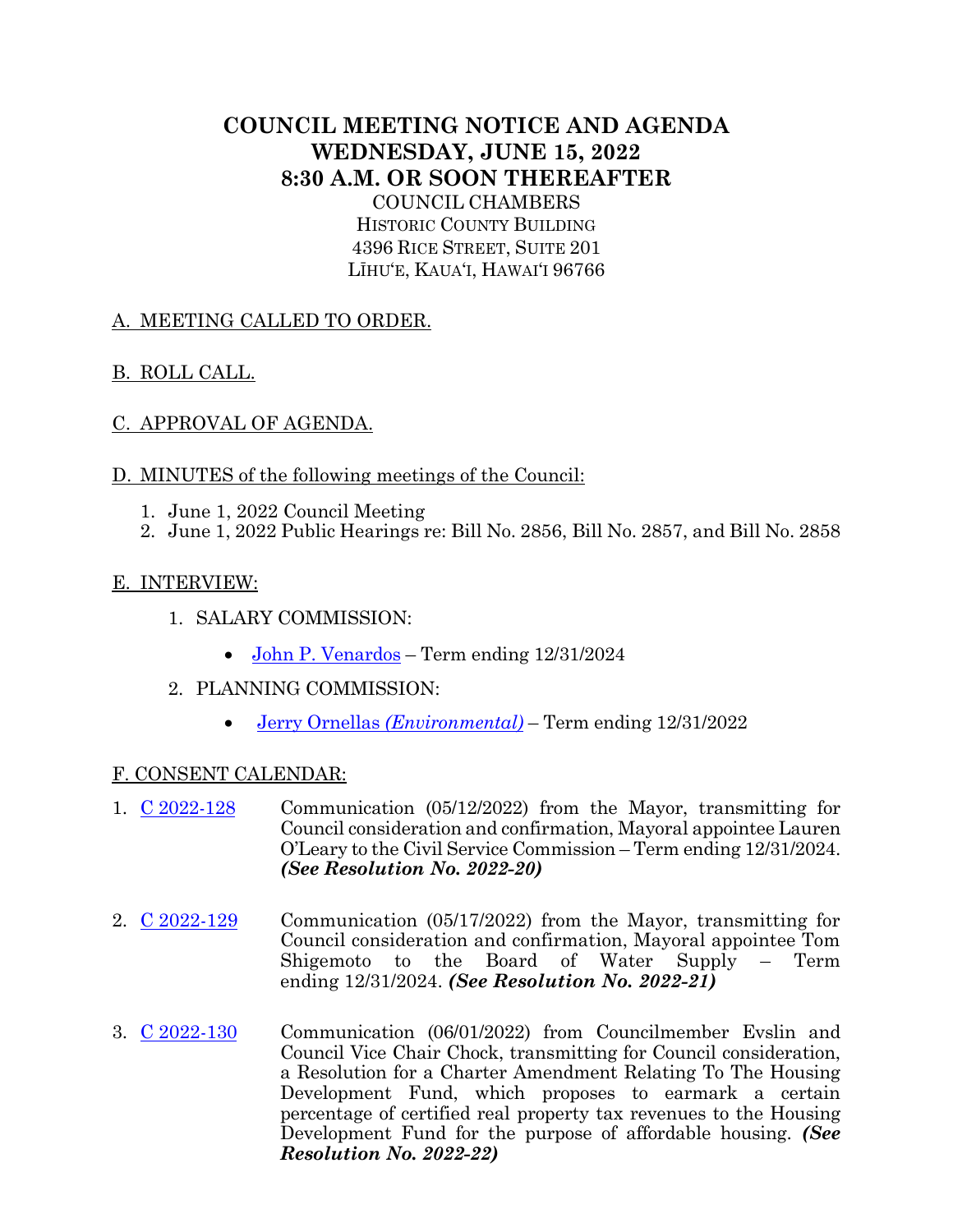#### G. COMMUNICATIONS:

- 1. [C 2022-131](https://kauai.granicus.com/MetaViewer.php?meta_id=161049) Communication (05/11/2022) from Councilmember Cowden, requesting the presence of Thomas Williams, Executive Director, State of Hawai'i Employees' Retirement System (ERS), to provide a briefing on the following:
	- A basic overview and history of the ERS;
	- The overall financial state of the ERS;
	- The investment emphasis of the ERS;
	- A 5-year performance timeline of our investments and an evaluation of the inflationary impacts on the dollar over the same period; and
	- A future financial outlook of the ERS' investments based on current and future inflationary pressures, investment concerns, and downward trends.
- 2.  $\underline{C}$  2022-132 Communication (05/20/2022) from the Deputy Director of Parks & Recreation, transmitting for Council consideration, a Bill For An Ordinance Amending Chapter 23, Article 4, Kaua'i County Code 1987, As Amended, Relating To County Business Licenses, clarifying that a County license is not required for peddlers and concessionaires. *(See Proposed Draft Bill (No. 2871))*
- 3. [C 2022-133](https://kauai.granicus.com/MetaViewer.php?meta_id=161053) Communication (05/26/2022) from the Executive on Aging, requesting Council approval to receive and expend State funds, in the amount of \$26,247.00, and to indemnify the State Executive Office on Aging, to be used by the County of Kaua'i, Agency of Elderly Affairs to support the functions of the provision of the Aging and Disability Resource Center (ADRC) and be used for staff development, outreach, awareness, marketing, education, and collaboration with the No Wrong Door (NWD) Network, for the period June 1, 2020 through May 31, 2025.
- 4. [C 2022-134](https://kauai.granicus.com/MetaViewer.php?meta_id=161055) Communication (05/27/2022) from the Executive on Aging, requesting Council approval to receive and expend State funds, in the amount of \$200,651.00, and to indemnify the State Executive Office on Aging, to be used for the provision of Kūpuna Care, which includes case management, adult day care, assisted transportation, attendant care, kūpuna care transportation, personal care, and home-delivered meals, for the period July 1, 2019 through to June 30, 2025.
- 5. [C 2022-135](https://kauai.granicus.com/MetaViewer.php?meta_id=161057) Communication (05/27/2022) from the Executive on Aging, requesting Council approval to receive and expend Federal funds, in the amount of \$17,901.00 for the third allotment, of the Fiscal Year 2022 Nutrition Services Incentive Program (NSIP) provision of congregate and home-delivered meals (total amount of funds including the previous approved awards is \$29,360.00), and to indemnify the State Executive Office on Aging.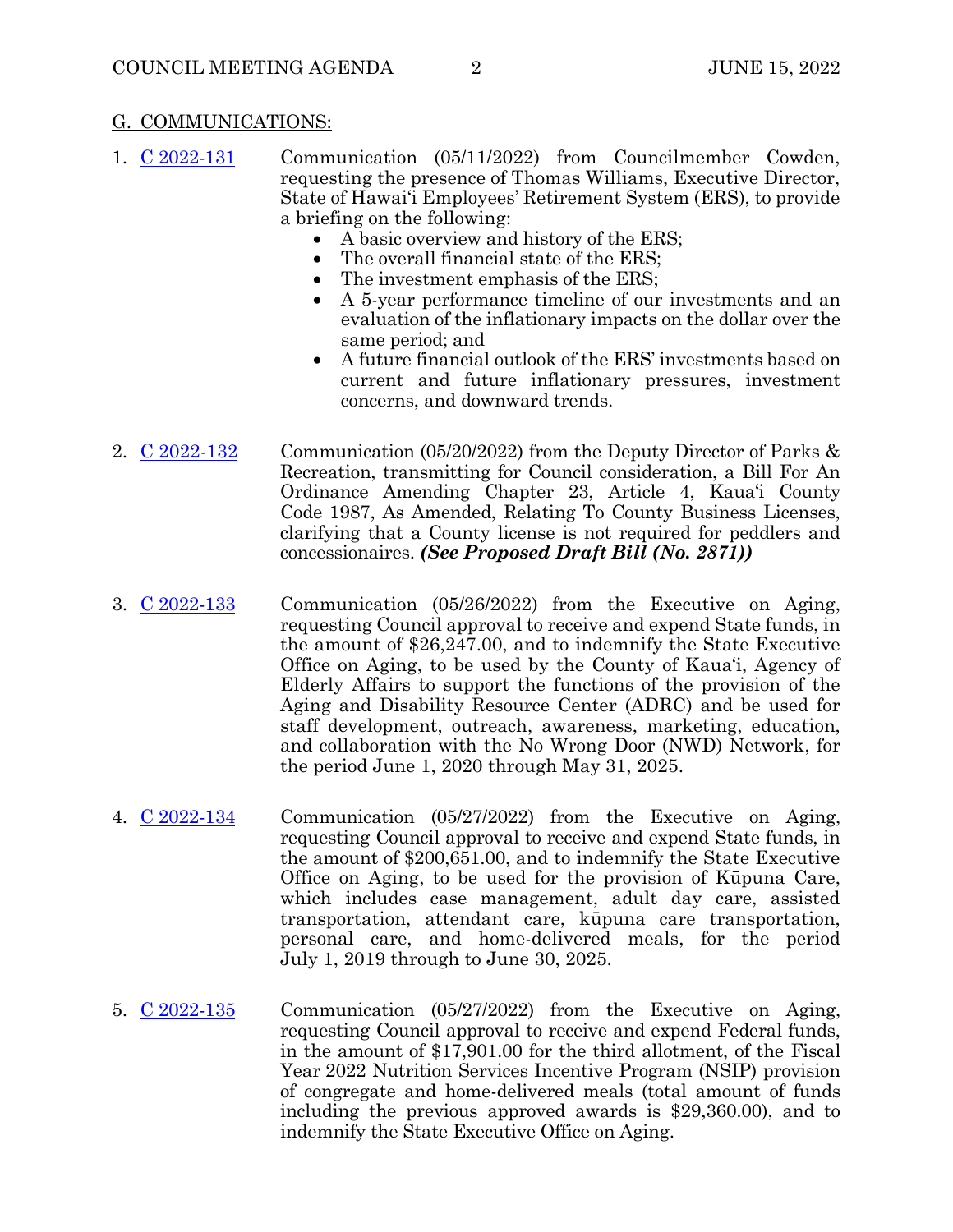- 6. [C 2022-136](https://kauai.granicus.com/MetaViewer.php?meta_id=161059) Communication (06/01/2022) from the Acting County Engineer, requesting Council approval to apply for and receive a technical assistance Waste to Energy (WTE) grant from the Department of Energy, valued between \$6,000 to \$12,500, to address knowledge gaps, specific challenges, decision-making considerations, planning, and project implementation strategies related to WTE.
- 7.  $\underline{C}$  2022-137 Communication (06/02/2022) from the Emergency Management Administrator, requesting Council approval of the indemnification and attorneys' fees provisions in the Fourth Amendment of the License Agreement between the County of Kaua'i and Bank of Hawai'i, Trustee of the Kukuiolono Park Trust Estate for the County's 800 MHz Radio site at Kukuiolono Park, for the period July 1, 2022 to June 30, 2027.
- 8. [C 2022-138](https://kauai.granicus.com/MetaViewer.php?meta_id=161063) Communication (06/07/2022) from Councilmember Evslin and Councilmember Chock, transmitting for Council consideration, a Bill For An Ordinance Amending Chapter 5A, Kaua'i County Code 1987, As Amended, Relating To Real Property Tax, proposing to amend the "Residential Investor" and "Vacation Rental" tax rate classifications to incentivize long-term rentals and to shift some of the financial burden of funding government services to those more capable of paying. *(See Proposed Draft Bill (No. 2872))*

## H. CLAIM:

1. [C 2022-139](https://kauai.granicus.com/MetaViewer.php?meta_id=161065) Communication (05/24/2022) from the County Clerk, transmitting a claim filed against the County of Kaua'i by GEICO Insurance as Subrogee for Mikala Jacqueline Naoe, for vehicle damage, pursuant to Section 23.06, Charter of the County of Kaua'i.

## I. COMMITTEE REPORTS:

#### **1. PLANNING COMMITTEE:**

**a. CR-PL 2022-04:** on Bill No. 2854 A BILL FOR AN ORDINANCE AMENDING CHAPTER 8, KAUA'I COUNTY CODE 1987, AS AMENDED, RELATING TO ALL-HAZARD STATEWIDE OUTDOOR WARNING SIREN SYSTEMS *(County of Kaua'i Planning Department, Applicant) (ZA-2022-2)* **[Approved.]**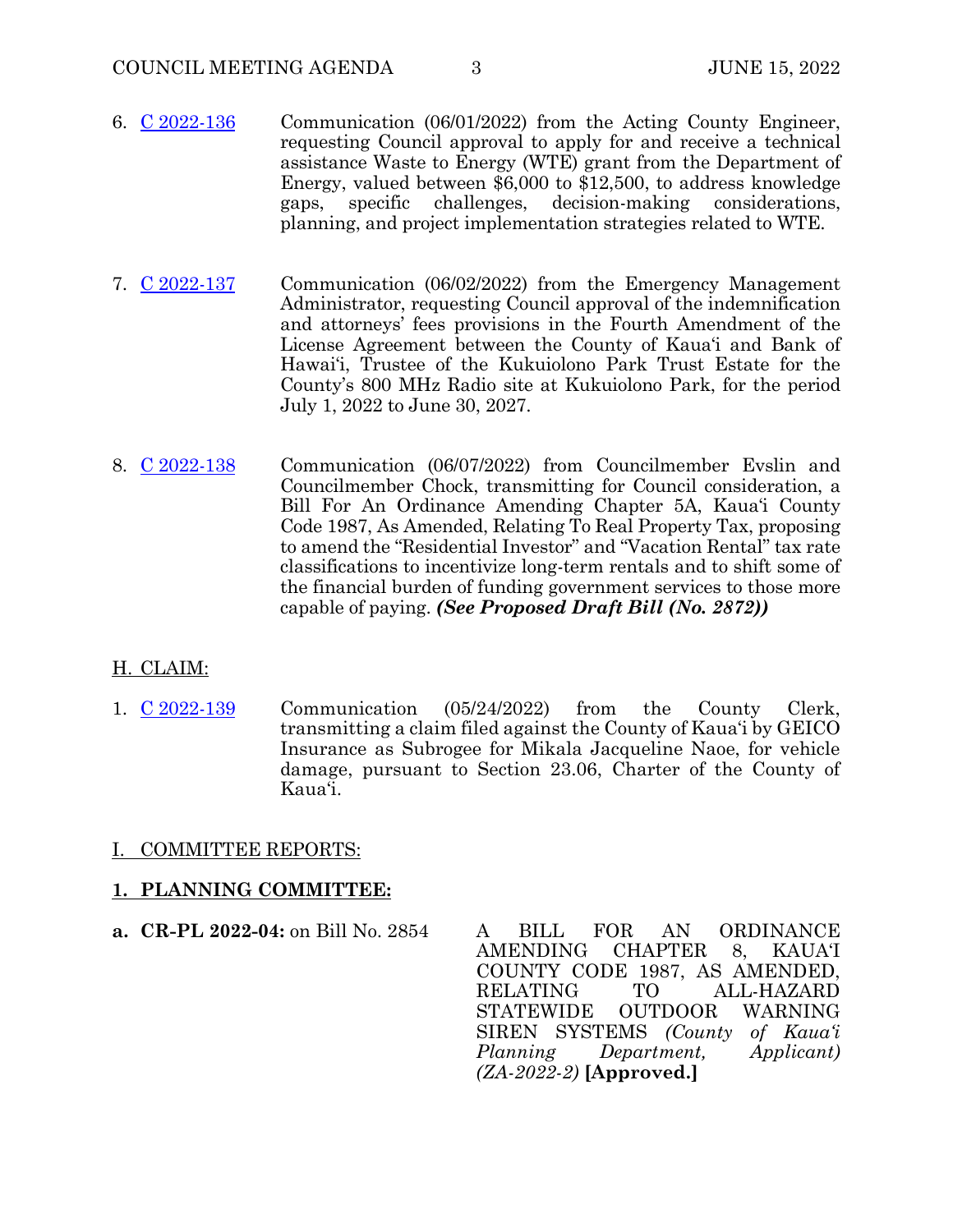**b. CR-PL 2022-05:** on Bill No. 2855 A BILL FOR AN ORDINANCE AMENDING CHAPTER 8, KAUA'I COUNTY CODE 1987, AS AMENDED, RELATING TO WAREHOUSES IN THE COMMERCIAL GENERAL ZONING DISTRICT (*County of Kaua'i Planning Department, Applicant) (ZA-2022-3)* **[Approved.]**

## J. RESOLUTIONS:

1. [Resolution No. 2022-20](https://kauai.granicus.com/MetaViewer.php?meta_id=161067) – RESOLUTION CONFIRMING MAYORAL APPOINTMENT TO THE CIVIL SERVICE COMMISSION *(Lauren O'Leary)* 

2. [Resolution No. 2022-21](https://kauai.granicus.com/MetaViewer.php?meta_id=161069) – RESOLUTION CONFIRMING MAYORAL APPOINTMENT TO THE BOARD OF WATER SUPPLY *(Tom Shigemoto)*

## 3. [Resolution No. 2022-22](https://kauai.granicus.com/MetaViewer.php?meta_id=161071) – RESOLUTION PROPOSING A CHARTER AMENDMENT RELATING TO A HOUSING DEVELOPMENT FUND

## K. BILLS FOR FIRST READING:

[Proposed Draft Bill \(No. 2871\)](https://kauai.granicus.com/MetaViewer.php?meta_id=161073) – A BILL FOR AN ORDINANCE AMENDING CHAPTER 23, ARTICLE 4, KAUA'I COUNTY CODE 1987, AS AMENDED, RELATING TO COUNTY BUSINESS LICENSES

2. [Proposed Draft Bill \(No. 2872\)](https://kauai.granicus.com/MetaViewer.php?meta_id=161075) – A BILL FOR AN ORDINANCE AMENDING CHAPTER 5A, KAUA'I COUNTY CODE 1987, AS AMENDED, RELATING TO REAL PROPERTY TAX *(Tiered Residential Investor & Vacation Rental Tax Classifications)*

#### L. BILLS FOR SECOND READING:

1. Bill [No. 2854](https://kauai.granicus.com/MetaViewer.php?meta_id=161077) – A BILL FOR AN ORDINANCE AMENDING CHAPTER 8, KAUA'I COUNTY CODE 1987, AS AMENDED, RELATING TO ALL-HAZARD STATEWIDE OUTDOOR WARNING SIREN SYSTEMS *(County of Kaua'i Planning Department, Applicant) (ZA-2022-2) (See also CR-PL 2022-04; the Planning Committee recommended approval on second and final reading.)* 

2. [Bill No. 2855](https://kauai.granicus.com/MetaViewer.php?meta_id=161079) – A BILL FOR AN ORDINANCE AMENDING CHAPTER 8, KAUA'I COUNTY CODE 1987, AS AMENDED, RELATING TO WAREHOUSES IN THE COMMERCIAL GENERAL ZONING DISTRICT (*County of Kaua'i Planning Department, Applicant) (ZA-2022-3) (See also CR-PL 2022-05; the Planning Committee recommended approval on second and final reading.)*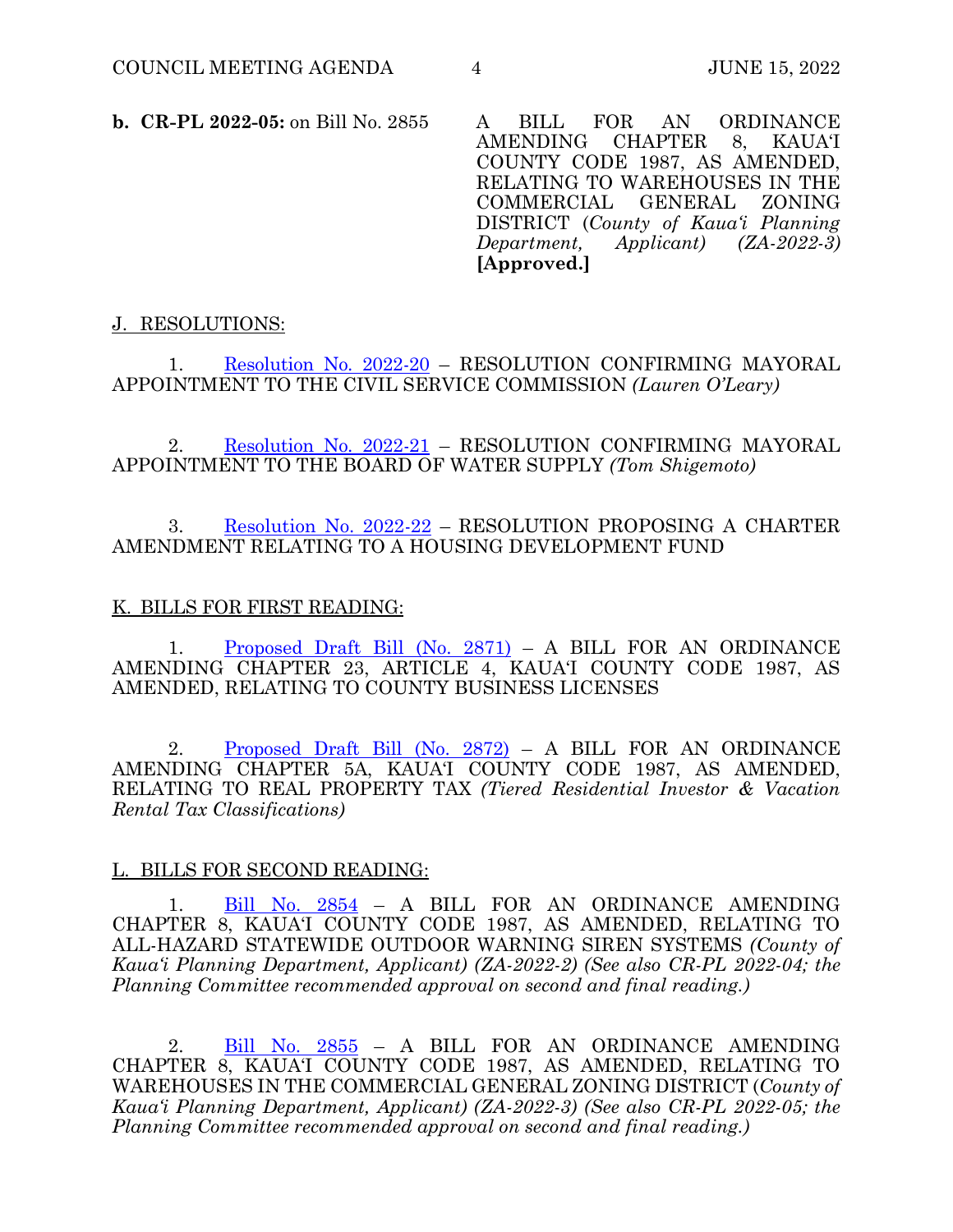M. EXECUTIVE SESSION: *Pursuant to Hawai'i Revised Statutes (HRS) §92-7(a), the Council may, when deemed necessary, hold an Executive Session on any agenda item without written public notice if the Executive Session was not anticipated in advance. Any such Executive Session shall be held pursuant to HRS §92-4 and shall be limited to those items described in HRS §92-5(a). (Confidential reports on file at the Office of the County Attorney and/or the Office of the County Clerk. Discussions held in Executive Session are closed to the public.)*

- 1. ES-1075 Pursuant to Hawai'i Revised Statutes (HRS) Sections 92-4,  $92-5(a)(4)$ , and  $92-5(a)(8)$ , and Kaua'i County Charter Section 3.07(E), the purpose of this Executive Session is to consult with the Council's legal counsel to receive legal updates, overviews, and recommendations for purposes of obtaining Council approval to settle a workers' compensation claim. This deliberation and decision-making involves matters that require the consideration of information that must be kept confidential due to significant privacy interests. The significant privacy interests relate to a medical history, diagnosis, condition, treatment, and evaluation. This information is protected from disclosure pursuant to State or Federal law, including the Health Insurance Portability and Accountability Act.
- 2. ES-1076 Pursuant to Hawai'i Revised Statutes (HRS) Sections 92-4 and 92-5(a)(4), and Kaua'i County Charter Section 3.07(E), the Office of the County Attorney, on behalf of the Kaua'i County Housing Agency, requests an Executive Session with the Council to provide the Council with a briefing regarding the proposed acquisition of private property for affordable housing. This briefing and consultation involves consideration of the powers, duties, privileges, immunities, and/or liabilities of the Council and the County as they relate to this agenda item.

#### N. ADJOURNMENT.

O. PUBLIC HEARING NOTE: The Council will convene into a public hearing on the following item(s) on this meeting date and will convene/reconvene the Council/Committee Meeting thereafter.

 Testimony may be submitted in writing to counciltestimony@kauai.gov; via facsimile to (808) 241-6349; or mailed to the Office of the County Clerk, Council Services Division at 4396 Rice Street, Suite 209, Līhu'e, Hawai'i 96766. Oral testimony may be given via the Zoom remote technology platform and it shall be the responsibility of the testifier to ensure that the Zoom software is downloaded **prior** to the meeting. It is recommended that anyone interested in providing oral testimony provide a request to the Office of the County Clerk, Council Services Division at least one (1) hour prior to the meeting to cokcouncil@kauai.gov or by calling (808) 241-4188 during regular business hours (7:45 a.m. to 4:30 p.m., Monday through Friday, excluding holidays). This request shall include your name, telephone number, E-mail address, and the specific agenda item(s) that you will be testifying on. After oral testimony has been taken, members of the public may continue watching the meeting via the livestream link found at www.kauai.gov/webcastmeetings or may listen to the meeting on the oral testimony Zoom link. All accommodations pursuant to Act 220, Session Laws of Hawai'i 2021 shall be submitted to the Office of the County Clerk, Council Services Division as soon as possible. Requests made as early as possible will allow adequate time to fulfill your request. Requests can be made via E-mail to cokcouncil@kauai.gov or by calling (808) 241-4188 during regular business hours (7:45 a.m. to 4:30 p.m., Monday through Friday, excluding holidays).